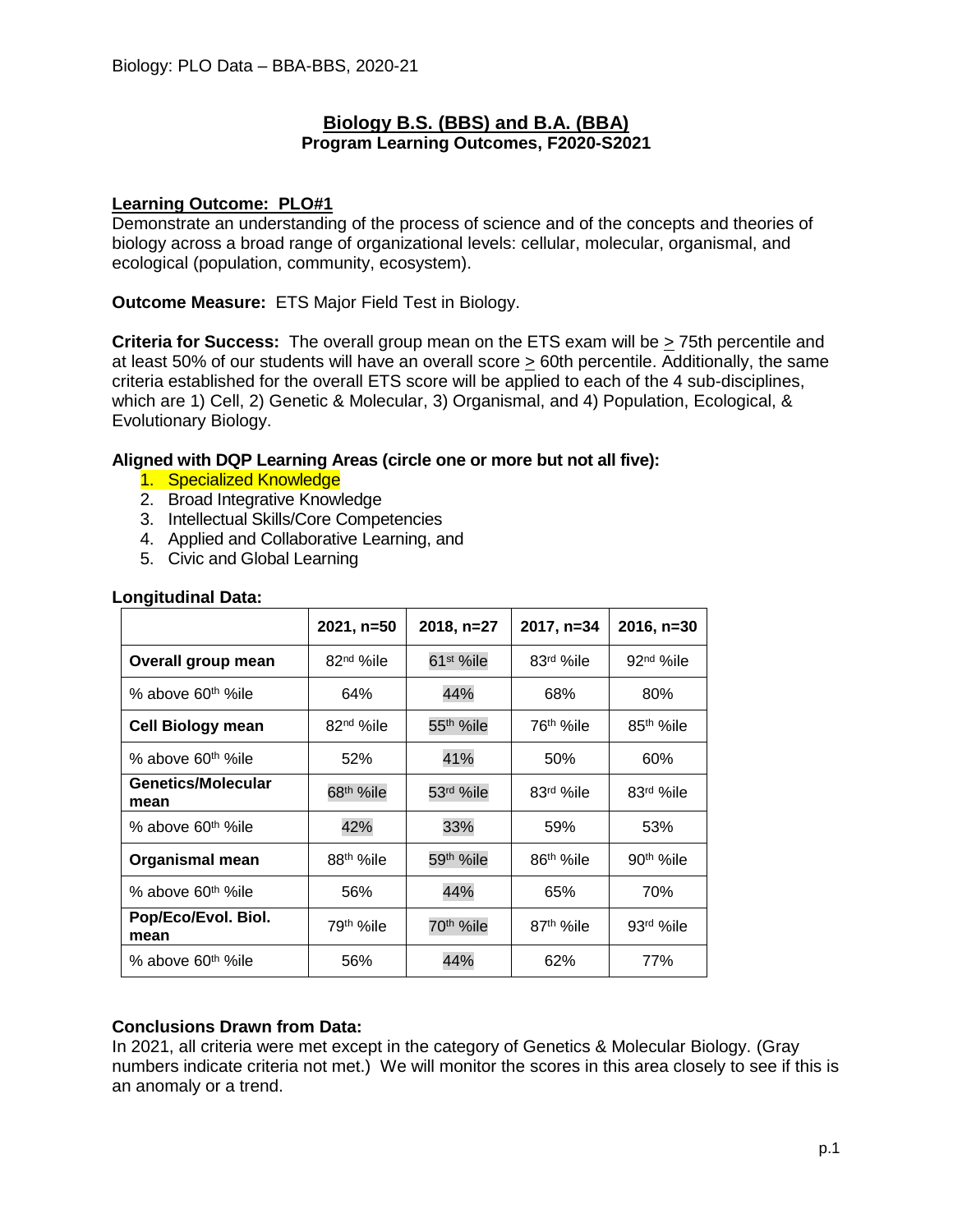In 2019, this exam was not given due to a mishap with the new computer lab, and in 2020, it was not administered due to the complications of COVID-19.

From 2015-2017, all criteria were met, but interestingly, none were met in 2018. We analyzed the data further to understand why this might be. If the GPAs of students graduating in 2018 were compared against those graduating in 2017, we found that a higher percentage of students had a GPA below 2.5, specifically 18.5% of BBA/BBS majors in 2018 vs. only 3% in 2017. Correspondingly, this group of seniors also scored lower on the ETS major field tests in critical thinking, writing, and quantitative literacy. If we pulled these students' scores out of the analysis, we found that at least 50% of the remaining students scored above the 60<sup>th</sup> percentile for the overall score, the cell biology score, the organismal biology score, and the ecology/evolution score. For the molecular biology score, 44% of the students scored above the 60th percentile.

**Changes to be Made Based on Data:** No changes to the program.

**Rubric Used:** ETS Comparative Data Guides – MFT for Biology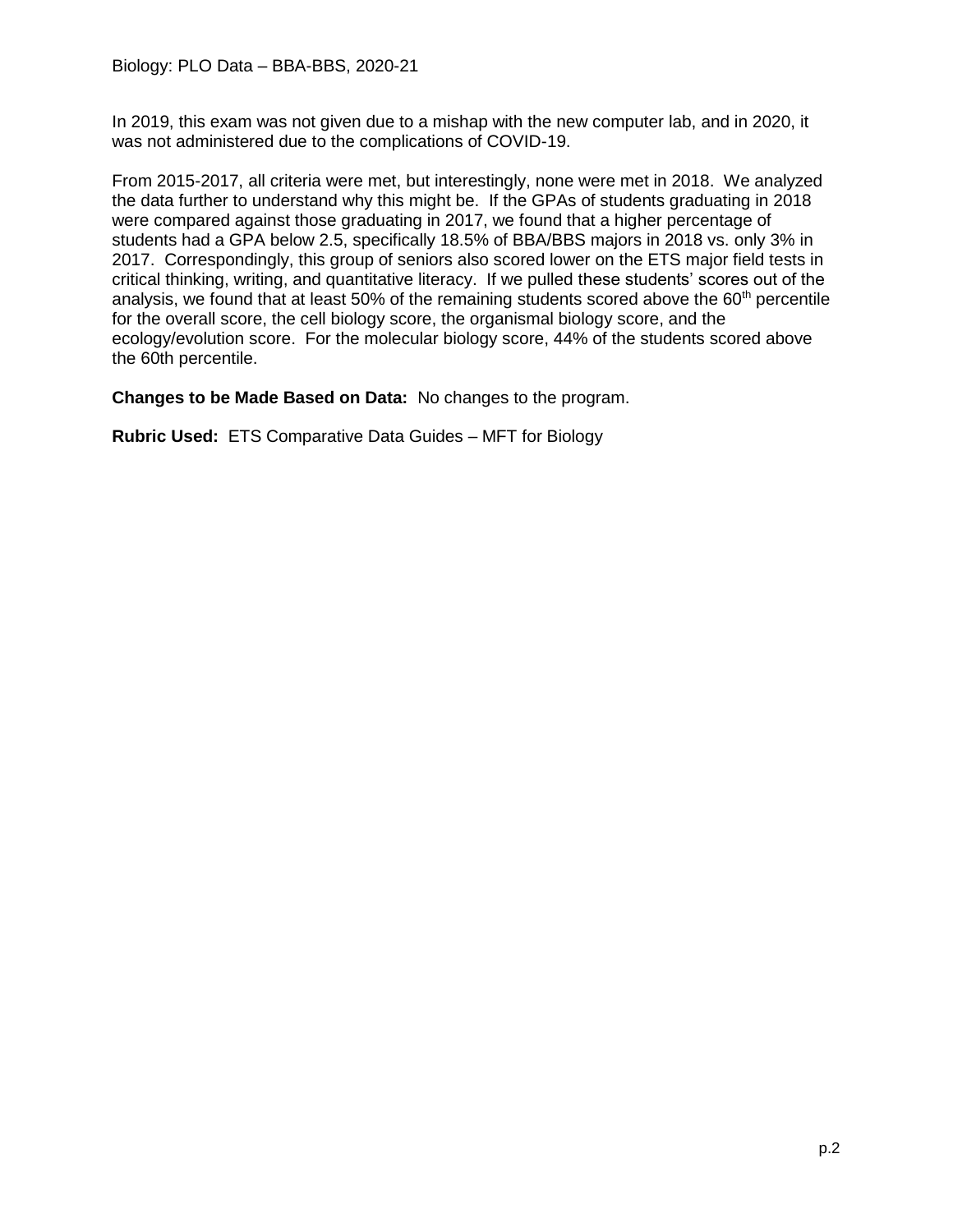## **Learning Outcome: PLO#2**

Participate in the life of the department in Biology/Chemistry clubs or in various positions of responsibility such as graders, tutors, and teaching assistants.

**Outcome Measure:** Self-reported data of participation.

**Criteria for Success:** At least 80% of our students will participate in one of these positions during their time at PLNU.

## **Aligned with DQP Learning Areas (circle one or more but not all five):**

- 1. Specialized Knowledge
- 2. Broad Integrative Knowledge
- 3. Intellectual Skills/Core Competencies
- 4. Applied and Collaborative Learning
- 5. Civic and Global Learning

#### **Longitudinal Data:**

|          | <b>Number of students</b><br>responding of total | % participated<br>in life of dept | <b>Criteria</b><br>met? | <b>Notes</b>                                                                                                          |
|----------|--------------------------------------------------|-----------------------------------|-------------------------|-----------------------------------------------------------------------------------------------------------------------|
| Sp 2021  | 51 of 51                                         | 84%                               | Yes                     |                                                                                                                       |
| Sp 2020  | 44 of 49                                         | 77%                               | Almost                  | For those who reported no<br>participation, some factors<br>mentioned were outside jobs<br>and involvement in sports. |
| Sp 2019  | 31 of 41                                         | 80%                               | Yes                     |                                                                                                                       |
| Sp 2018  | NА                                               | NА                                | <b>NA</b>               | Survey not given                                                                                                      |
| Sp 2017  | 30 of 32                                         | 93%                               | Yes                     |                                                                                                                       |
| Sp 2016* | 25 of 30                                         | 83%                               | Yes                     |                                                                                                                       |
| Sp 2015  | 18 of 24                                         | 76%                               | Almost                  |                                                                                                                       |

## **Conclusions Drawn from Data:**

The BBS/BBA majors are generally participating in the life of the department.

#### **Changes to be Made Based on Data:**

No changes to the program.

**Rubric Used:** Not applicable to self-reported data.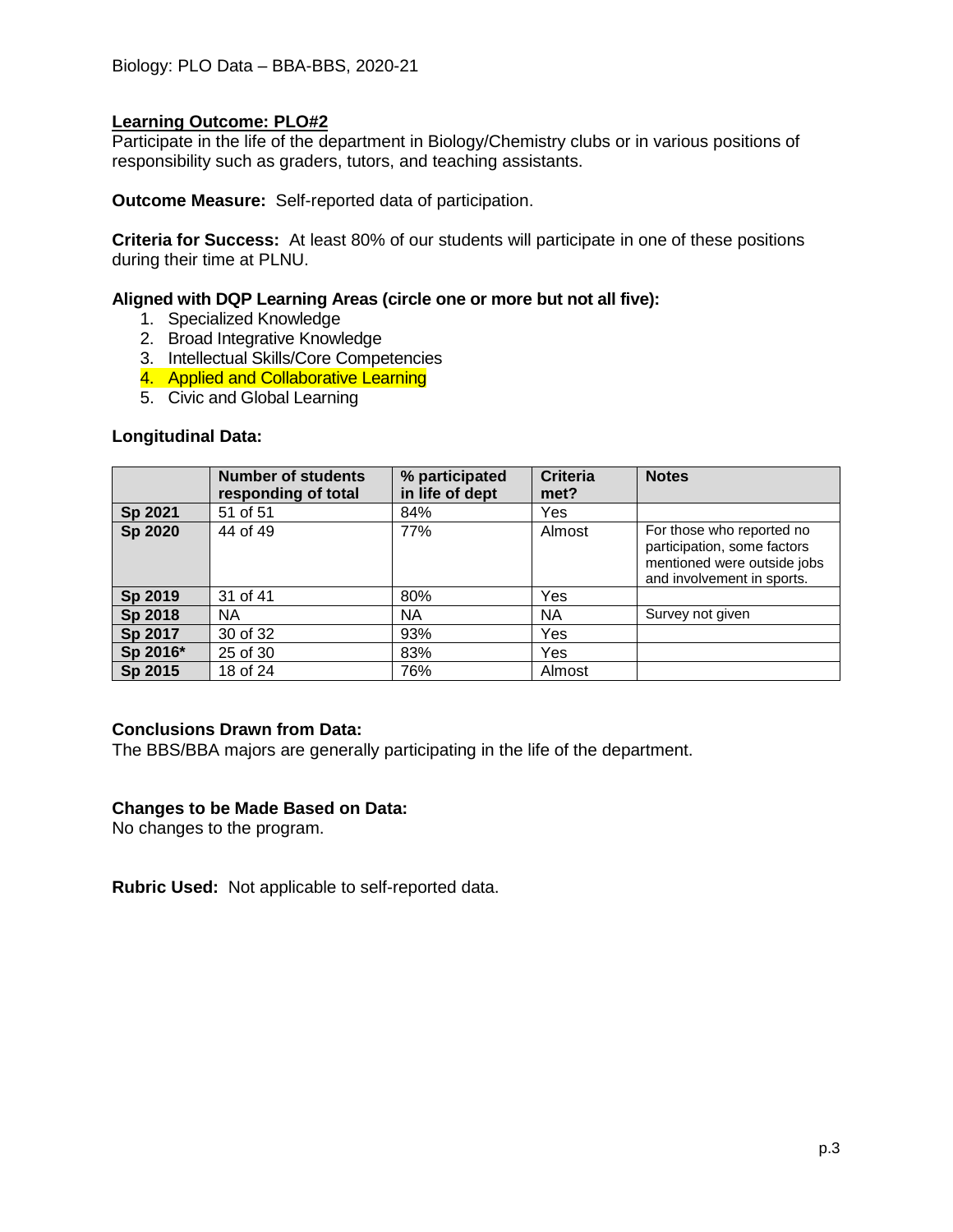## **Learning Outcome: PLO#3**

Develop a rationally defensible integration of science and faith.

**Outcome Measure:** During their senior year, students will defend the integration of their faith with various scientific topics via a written essay.

**Criteria for Success:** At least 80% of our students will achieve a level of 3 or higher on each area of the science/faith integration essay rubric, which considers both science/faith integration and critical thinking.

## **Aligned with DQP Learning Areas (circle one or more but not all five):**

- 1. Specialized Knowledge
- 2. Broad Integrative Knowledge
- 3. Intellectual Skills/Core Competencies
- 4. Applied and Collaborative Learning
- 5. Civic and Global Learning

#### **Longitudinal Data:**

|          | Number of<br><b>students</b> | % scoring 3<br>or above | Criteria met? |
|----------|------------------------------|-------------------------|---------------|
| Sp 2021  | 45                           | 93%                     | Yes           |
| Sp 2020  | 32                           | 94%                     | Yes           |
| Sp 2019  | 41                           | 96%                     | Yes           |
| Sp 2018  | 25                           | 96%                     | Yes           |
| Sp 2017  | 33                           | 85%                     | Yes           |
| Sp 2016* | 13                           | 100%                    | Yes           |

**\***A random sample of students was selected in 2016 and 13 BBS majors were in this sample.

## **Conclusions Drawn from Data:**

The BBS/BBA majors are able to develop a rationally defensible integration of science and faith.

#### **Changes to be Made Based on Data:**

No changes to the program.

**Rubric Used:** See attached.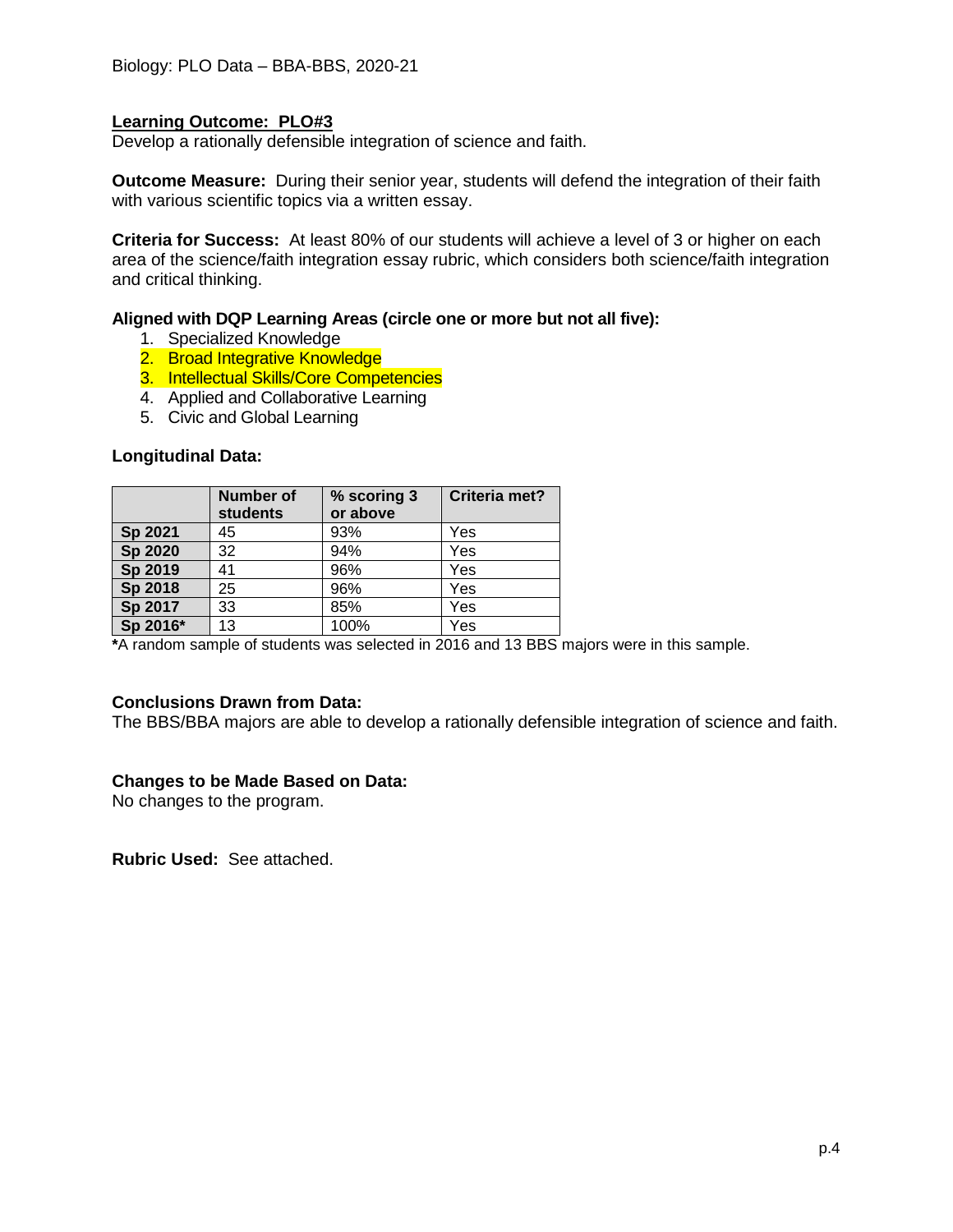|  |  | BIO 4097 Grading Rubric for Integration of Science & Faith annotated bibliography (Info Literacy Assign #2) (25 points) |
|--|--|-------------------------------------------------------------------------------------------------------------------------|
|  |  |                                                                                                                         |

| <b>Grading aspect</b>                             | Capstone 4                                                                                                                     | <b>Milestones 3</b>                                                       | <b>Milestones 2</b>                                                      | Benchmark 1                                                          |
|---------------------------------------------------|--------------------------------------------------------------------------------------------------------------------------------|---------------------------------------------------------------------------|--------------------------------------------------------------------------|----------------------------------------------------------------------|
| Number of<br>references<br>$0 - 10$ points        | At least 5 references<br>At least 3 references are journal<br>articles or books.                                               | 3-4 references<br>2 or fewer references are<br>journal articles or books. | 2 or fewer references,<br>No references are journal<br>articles or books | No references<br>$\Box$                                              |
| <b>Choice of</b><br>references<br>$0 - 15$ points | Annotated bibliography includes $1 - 2$<br>sentences describing choice, use, and<br>purpose of each reference (including bias) | Missing 2 of the details                                                  | Missing 3 of the details                                                 | $\Box$<br>Little evidence of<br>thought and<br>consideration towards |
|                                                   | Particular aspects (chapter, pages, figures)<br>of each source are indicated for which the<br>student anticipates using.       |                                                                           |                                                                          | the use, purpose, and<br>ideas derived from each<br>source.          |
|                                                   | Sources are of more than one type such as<br>websites, books, and journal articles.                                            |                                                                           |                                                                          |                                                                      |
|                                                   | Credibility of the author is verified<br>References are properly formatted                                                     |                                                                           |                                                                          |                                                                      |
|                                                   | Includes at least one source from an<br>alternate viewpoint, written by an author<br>that holds that viewpoint.                |                                                                           |                                                                          |                                                                      |

# **BIO 4097 Grading Rubric for** *Integration of Science & Faith* **outline (25 points)**

| <b>Grading aspect</b>                                                                                | <b>Capstone 4</b>                                                                                                                                                                                                                            | <b>Milestones 3</b>                                                                                                                                                                                                                                             | <b>Milestones 2</b>                                                                                                                                                                                       | Benchmark 1 |
|------------------------------------------------------------------------------------------------------|----------------------------------------------------------------------------------------------------------------------------------------------------------------------------------------------------------------------------------------------|-----------------------------------------------------------------------------------------------------------------------------------------------------------------------------------------------------------------------------------------------------------------|-----------------------------------------------------------------------------------------------------------------------------------------------------------------------------------------------------------|-------------|
| Thesis and<br>direction of the<br>paper<br>$0 - 15$ points                                           | Thesis is clear<br>The outline reflects a clear<br>organization of the paragraphs with<br>supporting ideas, as well as reference<br>to how each source will be used.                                                                         | Thesis is somewhat clear<br>Overall organization of outline is<br>somewhat clear                                                                                                                                                                                | Thesis is unclear<br>No real indication of any thought<br>$\overline{\phantom{a}}$<br>towards organization of the ideas<br>and supporting evidence within<br>the paper.                                   | No outline  |
| <b>Ideas and</b><br>organization of<br>the individual<br>supporting<br>paragraphs<br>$0 - 10$ points | Thoughtful and organized flow of<br>ideas<br>Sub-bullets for each main paragraph /<br>supporting idea show evidence of<br>deep thought about the paper<br>Mention of multiple concepts from<br>PLNU courses that have influenced<br>position | Evidence of overall structure, but<br>student has not yet thought<br>deeply about how to put the main<br>ideas together<br>Outline has main ideas, but has<br>few sub-bullets<br>Mention of 1-2 concepts from<br>PLNU courses that have<br>influenced position. | Very little evidence of thought<br>L<br>towards organization, main<br>ideas, and structure for the paper.<br>Outline is highly incomplete.<br>No mention of how PLNU<br>courses have influenced position. | No outline  |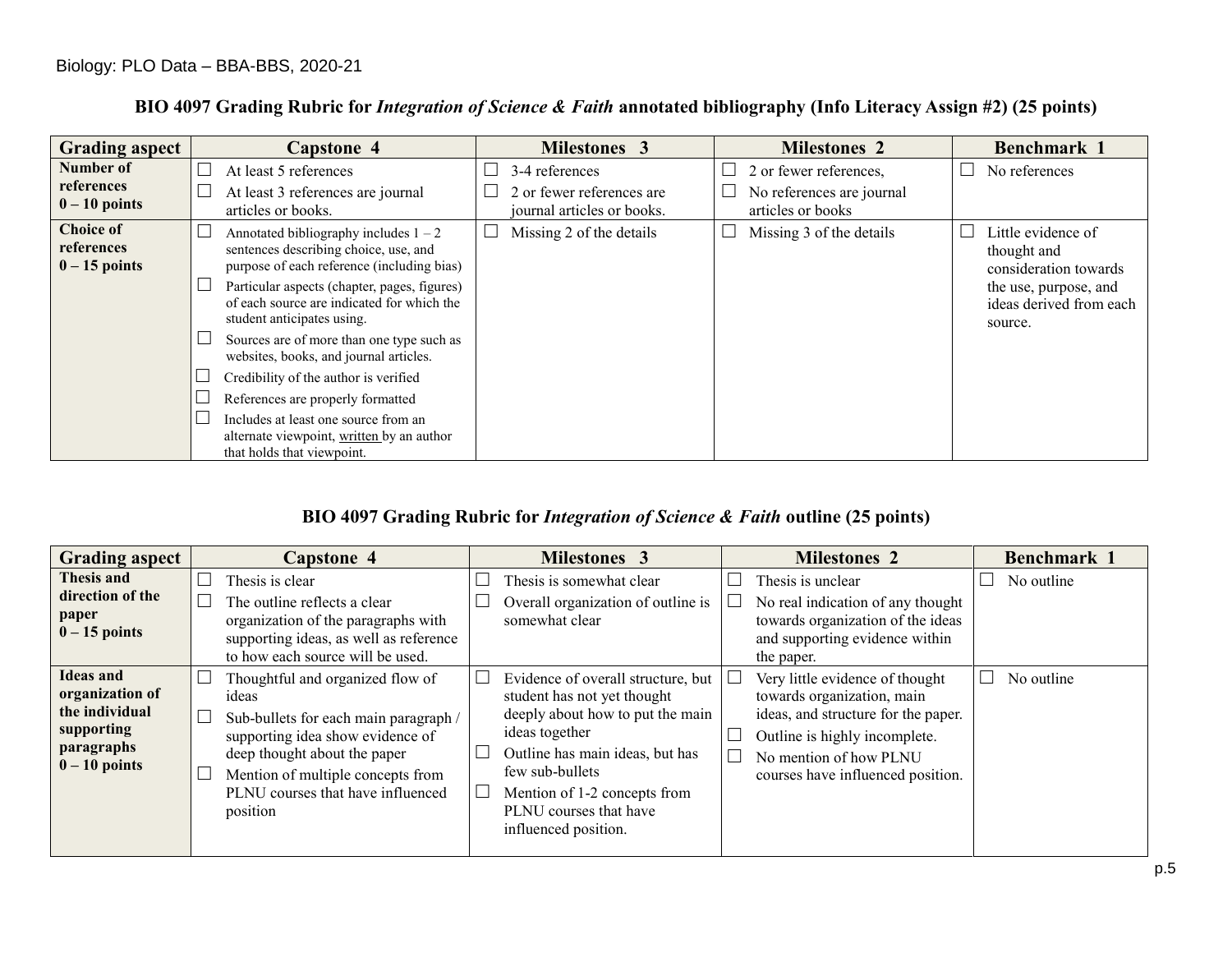| <b>Grading aspect</b>                                                                            | Capstone 4                                                                                                                                                                                                                                                                                                                                                                                                                                                                                                                                                              | Milestone 3                                               | <b>Milestone 2</b>                                        | Benchmark 1                                                    |
|--------------------------------------------------------------------------------------------------|-------------------------------------------------------------------------------------------------------------------------------------------------------------------------------------------------------------------------------------------------------------------------------------------------------------------------------------------------------------------------------------------------------------------------------------------------------------------------------------------------------------------------------------------------------------------------|-----------------------------------------------------------|-----------------------------------------------------------|----------------------------------------------------------------|
| <b>Integration of</b><br>science and faith<br>(evolution or<br>creation care)<br>$0 - 20$ points | $\Box$<br>Deep personal reflection is evident<br>$\Box$<br>Question for this assignment was clearly answered<br>$\Box$<br>Clear statement of position.<br>$\Box$<br>Well-defended position that merges faith and scientific reasoning<br>(note: the exact position is not important, but rather the evidence of<br>reflection, understanding, and ability to defend that position)                                                                                                                                                                                      | Meets 3 of the criteria for a<br>Capstone 4.<br>Comments: | Meets 2 of the criteria<br>for a Capstone 4.<br>Comments: | Meets 1 or none of the<br>criteria for Capstone 4<br>Comments: |
| <b>Critical Thinking</b><br>$0 - 20$ points                                                      | Issue is stated clearly $\&$ position is well-supported with evidence $\&$<br>sources.<br>$\Box$<br>Alternate position(s) is/are clearly addressed in a manner that flows<br>well with the author's argument<br>Clear arguments against these alternate positions using personal<br>$\Box$<br>reflection and scientific information<br>Evaluation of altering position(s) demonstrate(s) grace and<br>$\Box$<br>understanding                                                                                                                                           | Meets 3 of the criteria for a<br>Capstone 4.<br>Comments: | Meets 2 of the criteria<br>for a Capstone 4.<br>Comments: | Meets 1 or none of the<br>criteria for Capstone 4<br>Comments: |
| <b>Incorporation of</b><br>concepts discussed<br>in PLNU classes<br>$0 - 20$ points              | $\Box$<br>Specific concepts from specific PLNU classes, including science<br>and/or religion classes, are included as part of reflection and<br>defense of position.<br>$\Box$<br>Includes a clear reflection of how the position has changed while at<br>PLNU. If his/her position has not changed, essay still includes a<br>clear explanation of why it did not change, that demonstrates<br>personal reflection.                                                                                                                                                    | Meets 1 of the criteria for a<br>Capstone 4. Comments:    |                                                           | Meets none of the<br>criteria for a Capstone<br>4. Comments:   |
| Written<br>Communication<br>$0 - 20$ points                                                      | No, or very few, grammatical and spelling errors.<br>$\Box$<br>Essay flow is excellent with a clear introduction, argumentative<br>$\Box$<br>reasoning, and a strong conclusion.<br>$\mathbf{L}$<br>Writing effectively communicates with a coll. sci. audience.<br>Sufficient length to make a good, complete defense $(1200 - 1600)$<br>ட<br>words)                                                                                                                                                                                                                   | Meets 3 of the criteria for a<br>Capstone 4.<br>Comments: | Meets 2 of the criteria<br>for a Capstone 4.<br>Comments: | Meets 1 or none of the<br>criteria for Capstone 4<br>Comments: |
| <b>Information</b><br>Literacy<br>$0 - 20$ points                                                | Sources are current, authoritative, and relevant to the topic<br>$\Box$<br>$\Box$<br>Communicates, organizes and synthesizes information from sources<br>to achieve a specific purpose, with clarity and depth<br>Use of in-text citations as well as the annotated bibliography<br>$\Box$<br>$\Box$<br>Excellent choice of paraphrasing, summarizing, or quoting to<br>enhance the essay and support the author's argument<br>Distinguishes between common knowledge and ideas requiring<br>attribution<br>Source for the alternate view actually holds that viewpoint | Meets 3 of the criteria for a<br>Capstone 4.<br>Comments: | Meets 2 of the criteria<br>for a Capstone 4.<br>Comments: | Meets 1 or none of the<br>criteria for Capstone 4<br>Comments: |

# **BIO 4097 Grading Rubric for** *Integration of Science & Faith* **Essay (100 points)**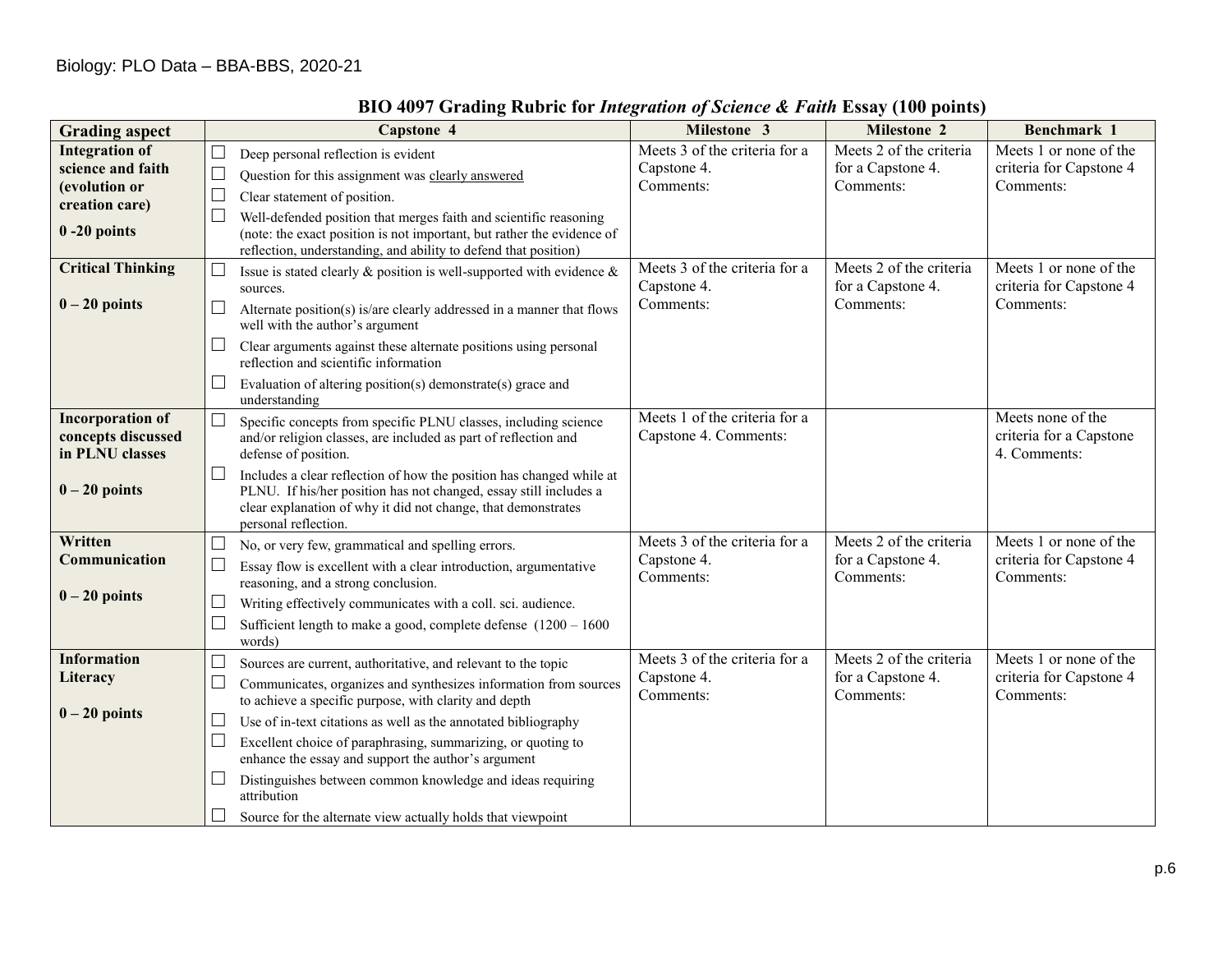## **Learning Outcome: PLO#4**

Be prepared for post-graduate studies or science-related careers.

**Outcome Measure:** After graduation, alumni will be tracked and data regarding their postgraduate education and profession will be recorded.

**Criteria for Success:** Success rates for alumni who apply for graduate or professional schools will be > 75% and the percentage of graduates who obtain jobs in science-related occupations will be  $>70\%$ .

#### **Aligned with DQP Learning Areas (circle one or more but not all five):**

- 1. Specialized Knowledge
- 2. Broad Integrative Knowledge
- 3. Intellectual Skills/Core Competencies
- 4. Applied and Collaborative Learning
- 5. Civic and Global Learning

**Longitudinal Data: (These data are collected every 5 years. Due to the complications of COVID, we will collect these data again in 2022.)** The success rate for alumni who apply to graduate or professional schools has been well over 90% for at least 20 years.

- 1) An alumni survey was conducted by the Biology and Chemistry Depts. in January, 2015, that included graduates from 2004 – 2014. 408 alumni were emailed and 115 responded (28% response rate). The lowest response rate was from the class of 2007 (7%); all other classes had a response rate of 21-42%, which is fairly typical of alumni surveys.
- 2) 44 BBS majors responded (27% response). Of these alumni, 84% are employed or attending school in a Biology or STEM-related field (**criteria met**). 1 is applying to medical school, 4 are employed outside science, and 2 are unemployed (class of 2014).

#### **Conclusions Drawn from Data:**

The BBS/BBA majors are successful at obtaining jobs and entering graduate/professional schools.

#### **Changes to be Made Based on Data:**

No changes to program.

**Rubric Used:** Not applicable to self-reported data. Survey instrument is attached.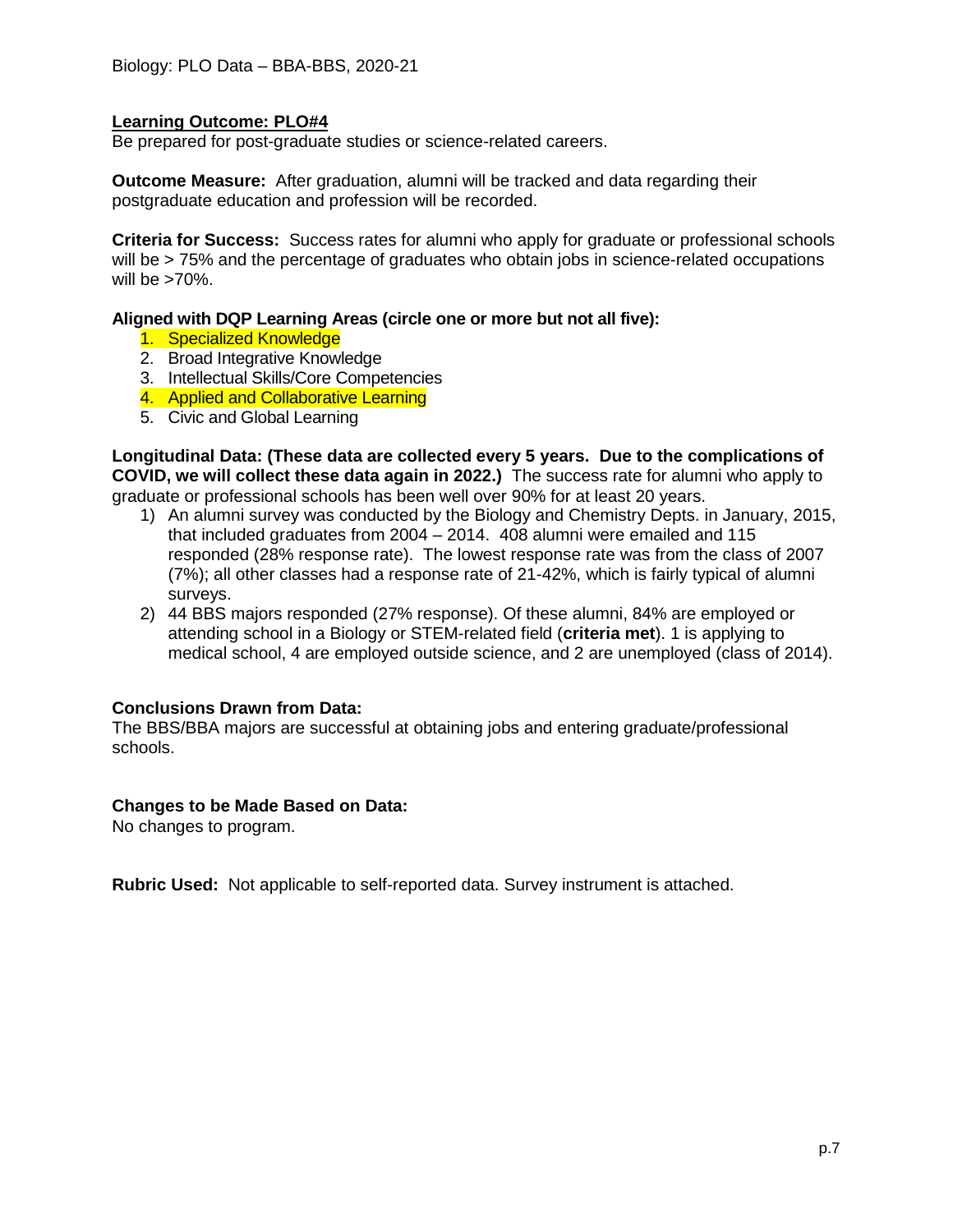# **Alumni Survey 2015**

The Biology and Chemistry Departments are doing an extensive Program Review. We would greatly appreciate your feedback as a PLNU alum on your experience as a Biology or Chemistry major. This 15-question survey should take about 15 minutes to complete. If you provide your email address, we will also enter you into a drawing for one of three \$100 Amazon cards as a thank you for your time!

- 1) What year did you graduate from PLNU?
- 2) What was your major?
	- a) Biology-BA
	- b) Biology-BS
	- c) Chemistry
	- d) Biology-Chemistry
	- e) Environmental Science
- 3) What is your highest degree earned?
	- a) BA/BS
	- b) MA/MS
	- c) PhD
	- d) MD/DO
	- e) PA
	- f) DDS
	- g) DVM
	- h) OD
	- i) PharmD
	- j) Other please specify
- 4) What is your current professional situation?
	- a) Professor
	- b) Teacher
	- c) Health professional
	- d) Biotechnology or pharmaceutical industry
	- e) Academic or government lab
	- f) Graduate student please specify field or specialty
	- g) Other please specify
- 5) Rank how well we prepared you to meet the following goals that were set for your major. (Only PLOs for specified major selected in #2 will appear.)
	- a) Unprepared
	- b) Somewhat unprepared
	- c) Prepared
	- d) Well prepared
	- e) Extremely well prepared
- 6) Were you involved in the PLNU biology or chemistry summer research programs?
	- a) Yes describe how this experience is impacting your career.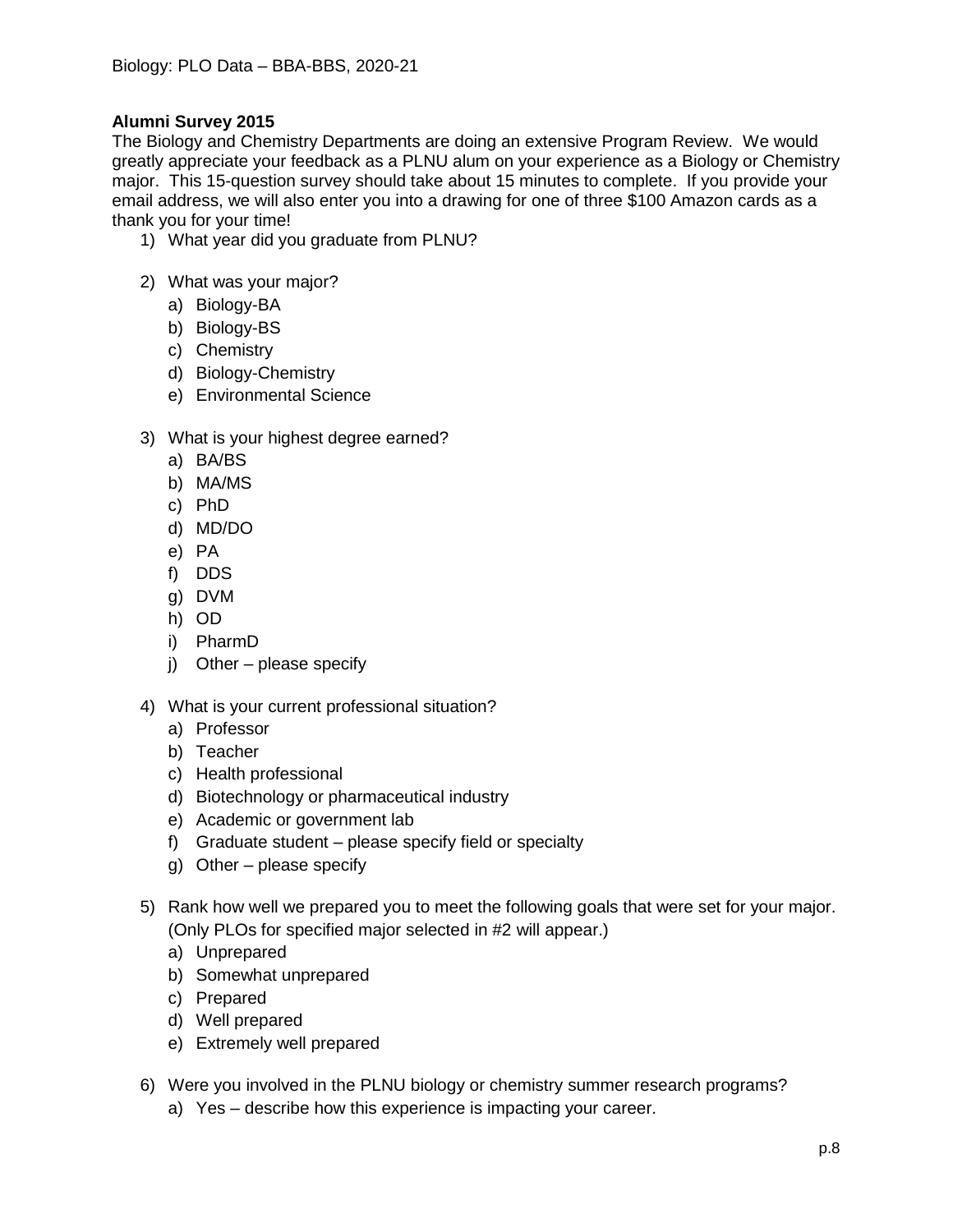- b) No
- 7) Which classes or experiences do you appreciate more now as opposed to when you had just graduated?
- 8) Is there any course, topic, or skill you've repeatedly encountered that you wish you had been taught at PLNU? Please explain.
- 9) If you are pursuing a career in environmental science, do you wish you had substituted an internship experience for a science elective while you were at PLNU?
	- a) I am not pursuing a career in environmental science.
	- b) I did an internship.
	- c) Yes, I wish I had done an internship while at PLNU.
	- d) No, I did not need to do an internship while at PLNU.

# Comments?

- 10) Do you wish you had taken any of the following options at PLNU?
	- a) BIO130/140 (Human Anatomy & Physiology)
	- b) Upper-division anatomy class
	- c) No, I didn't need an Anatomy class

# Comments?

- 11) What were one or two aspects of the biology curriculum that might have been improved to better prepare you for your profession or for further studies?
- 12) What were one or two aspects of the chemistry curriculum that might have been improved to better prepare you for your profession or for further studies?
- 13) Have you done any of the following? Check all that apply.
	- a) Recommended PLNU to a prospective student
	- b) Promoted PLNU to another person
	- c) Been involved with the alumni association
	- d) Donated to Research Associates
	- e) Other please specify.
- 14) Since you left PLNU, have you ever had a conversation in which you had to integrate Christian faith with scientific knowledge? Did you feel prepared scientifically? Did you feel prepared theologically? Check all that apply. Please describe the situation and your feelings about your preparation.
	- a) I've never had such a conversation.
	- b) I felt prepared scientifically.
	- c) I didn't feel prepared scientifically.
	- d) I felt prepared theologically.
	- e) I didn't feel prepared theologically.